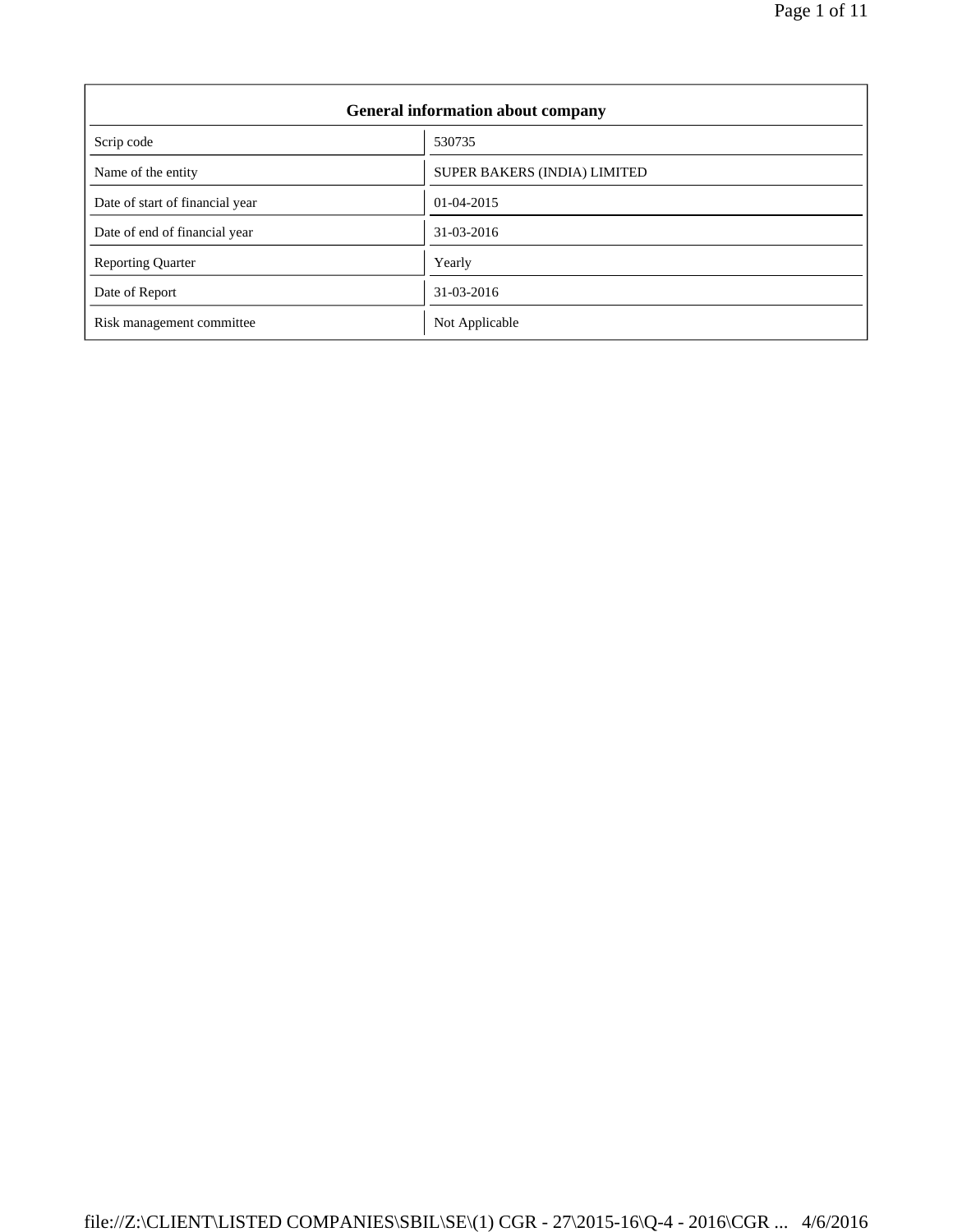|                | <b>Annexure 1</b>                                        |                                                         |                                                                |  |  |
|----------------|----------------------------------------------------------|---------------------------------------------------------|----------------------------------------------------------------|--|--|
|                | <b>Annexure 1</b>                                        |                                                         |                                                                |  |  |
|                | <b>III.</b> Meeting of Board of Directors                |                                                         |                                                                |  |  |
| <b>Sr</b>      | $Date(s)$ of meeting (if any) in the<br>previous quarter | $Date(s)$ of meeting (if any) in the<br>current quarter | Maximum gap between any two consecutive (in<br>number of days) |  |  |
|                | 21-10-2015                                               |                                                         |                                                                |  |  |
| $\overline{c}$ | $03 - 11 - 2015$                                         |                                                         | 13                                                             |  |  |
| 3              |                                                          | 12-02-2016                                              | 101                                                            |  |  |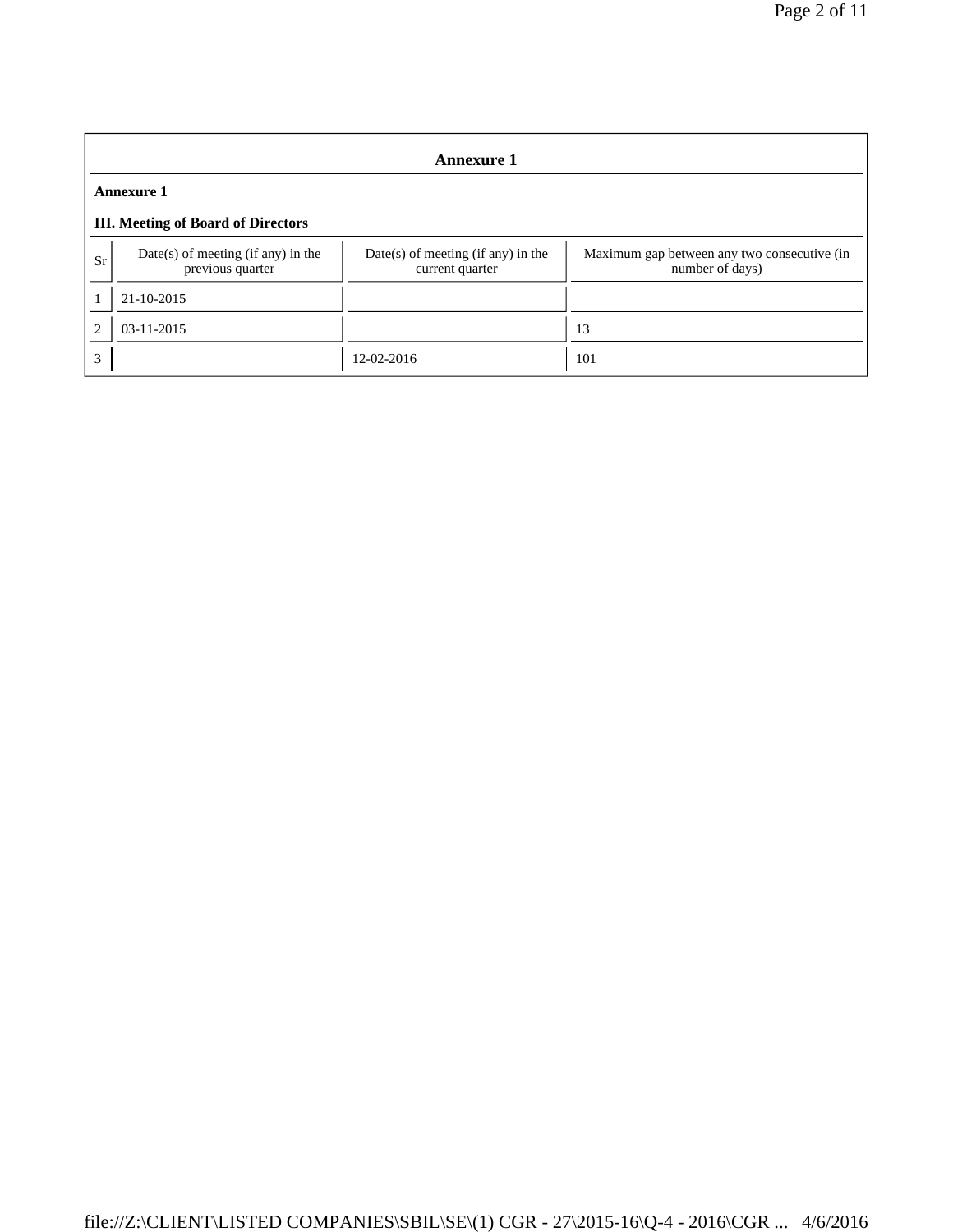|                | <b>Annexure 1</b>                                |                                                                     |                                                     |                                           |                                                                     |                                                                               |
|----------------|--------------------------------------------------|---------------------------------------------------------------------|-----------------------------------------------------|-------------------------------------------|---------------------------------------------------------------------|-------------------------------------------------------------------------------|
|                | <b>IV. Meeting of Committees</b>                 |                                                                     |                                                     |                                           |                                                                     |                                                                               |
| Sr             | Name of<br>Committee                             | $Date(s)$ of meeting<br>of the committee in<br>the relevant quarter | Whether<br>requirement of<br>Ouorum met<br>(Yes/No) | Requirement of<br>Ouorum met<br>(details) | $Date(s)$ of meeting<br>of the committee in<br>the previous quarter | Maximum gap between<br>any two consecutive<br>meetings (in number of<br>days) |
|                | Nomination and<br>remuneration<br>committee      |                                                                     | Yes                                                 |                                           | 21-10-2015                                                          |                                                                               |
| $\overline{c}$ | <b>Audit Committee</b>                           | 12-02-2016                                                          | Yes                                                 |                                           | $03-11-2015$                                                        | 101                                                                           |
| 3              | <b>Stakeholders</b><br>Relationship<br>Committee | 12-02-2016                                                          | Yes                                                 |                                           | $03-11-2015$                                                        | 101                                                                           |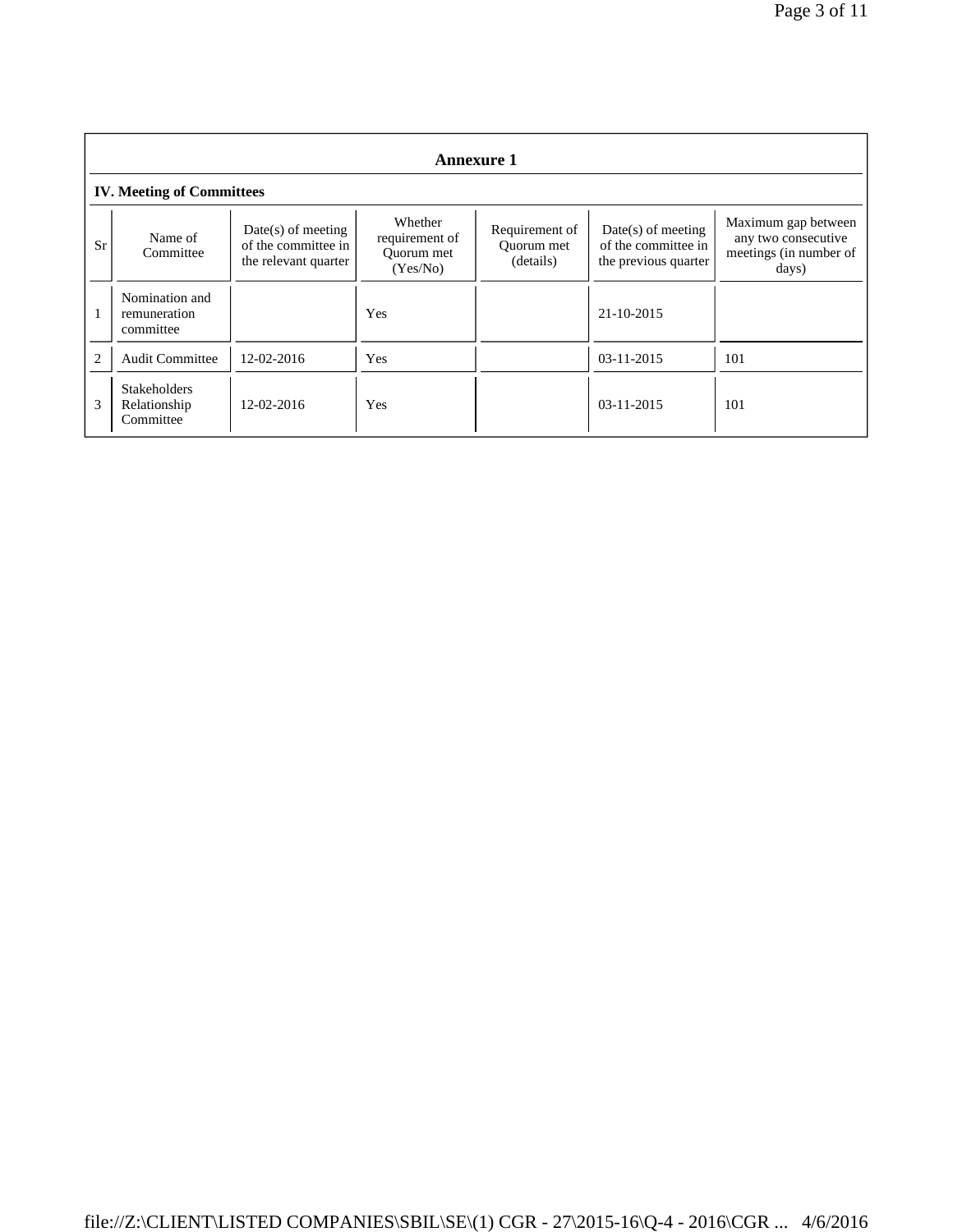|                | Annexure 1                                                                                                |                                  |                                                                    |  |
|----------------|-----------------------------------------------------------------------------------------------------------|----------------------------------|--------------------------------------------------------------------|--|
|                | <b>V. Related Party Transactions</b>                                                                      |                                  |                                                                    |  |
| Sr             | Subject                                                                                                   | Compliance status<br>(Yes/No/NA) | If status is "No" details of non-<br>compliance may be given here. |  |
|                | Whether prior approval of audit committee obtained                                                        | Yes                              |                                                                    |  |
| $\overline{c}$ | Whether shareholder approval obtained for material RPT                                                    | <b>NA</b>                        |                                                                    |  |
| 3              | Whether details of RPT entered into pursuant to omnibus<br>approval have been reviewed by Audit Committee | <b>NA</b>                        |                                                                    |  |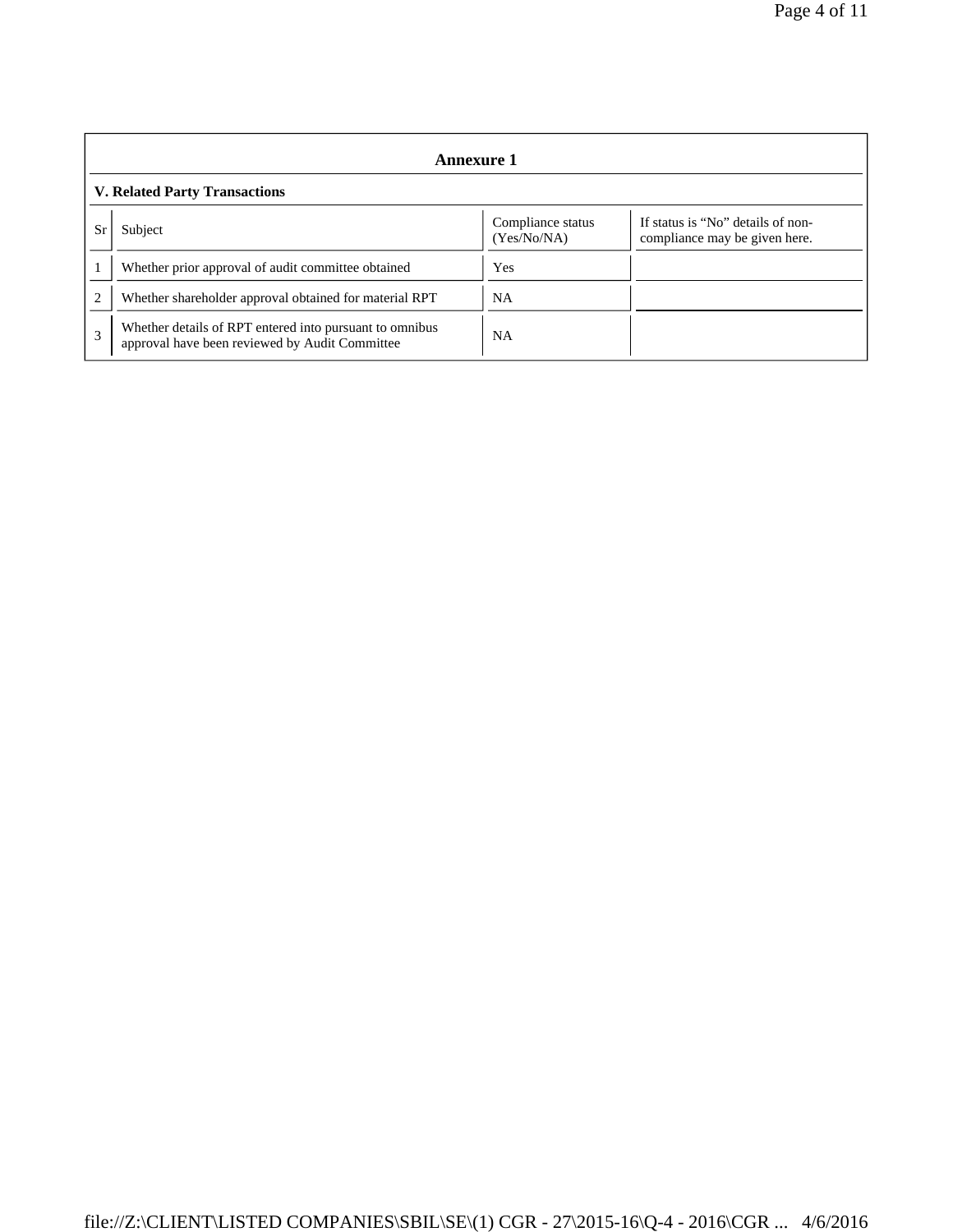|                | Annexure 1                                                                                                                                                                                                      |                               |  |  |  |
|----------------|-----------------------------------------------------------------------------------------------------------------------------------------------------------------------------------------------------------------|-------------------------------|--|--|--|
|                | <b>VI. Affirmations</b>                                                                                                                                                                                         |                               |  |  |  |
| Sr             | Subject                                                                                                                                                                                                         | Compliance status<br>(Yes/No) |  |  |  |
|                | The composition of Board of Directors is in terms of SEBI (Listing obligations and disclosure requirements)<br>Regulations, 2015                                                                                | Yes                           |  |  |  |
| $\overline{2}$ | The composition of the following committees is in terms of SEBI(Listing obligations and disclosure<br>requirements) Regulations, 2015 a. Audit Committee                                                        | Yes                           |  |  |  |
| 3              | The composition of the following committees is in terms of SEBI(Listing obligations and disclosure<br>requirements) Regulations, 2015. b. Nomination $\&$ remuneration committee                                | Yes                           |  |  |  |
| $\overline{4}$ | The composition of the following committees is in terms of SEBI(Listing obligations and disclosure<br>requirements) Regulations, 2015. c. Stakeholders relationship committee                                   | Yes                           |  |  |  |
| 5              | The composition of the following committees is in terms of SEBI(Listing obligations and disclosure<br>requirements) Regulations, 2015. d. Risk management committee (applicable to the top 100 listed entities) | <b>NA</b>                     |  |  |  |
| 6              | The committee members have been made aware of their powers, role and responsibilities as specified in SEBI<br>(Listing obligations and disclosure requirements) Regulations, 2015.                              | Yes                           |  |  |  |
| $\overline{7}$ | The meetings of the board of directors and the above committees have been conducted in the manner as<br>specified in SEBI (Listing obligations and disclosure requirements) Regulations, 2015.                  | Yes                           |  |  |  |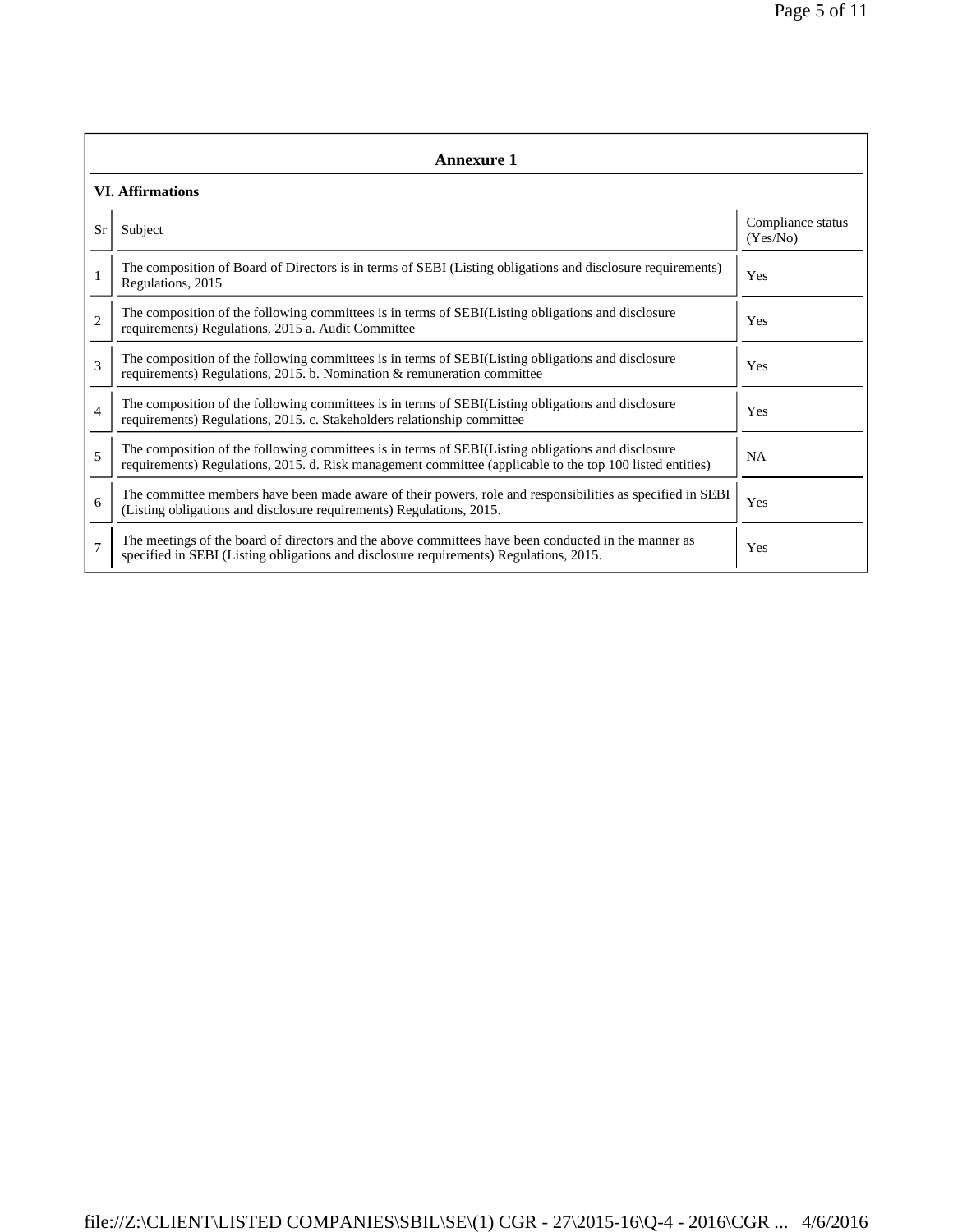|                | <b>Annexure II</b>                                                                                                                            |                                  |                                                                      |                         |  |
|----------------|-----------------------------------------------------------------------------------------------------------------------------------------------|----------------------------------|----------------------------------------------------------------------|-------------------------|--|
|                | Annexure II to be submitted by listed entity at the end of the financial year (for the whole of financial year)                               |                                  |                                                                      |                         |  |
|                | I. Disclosure on website in terms of Listing Regulations                                                                                      |                                  |                                                                      |                         |  |
| Sr             | Item                                                                                                                                          | Compliance status<br>(Yes/No/NA) | If status is "No" details of<br>non-compliance may be<br>given here. | Web address             |  |
| 1              | Details of business                                                                                                                           | Yes                              |                                                                      | www.supershuddhatta.com |  |
| $\overline{c}$ | Terms and conditions of appointment of<br>independent directors                                                                               | <b>NA</b>                        |                                                                      |                         |  |
| 3              | Composition of various committees of board of<br>directors                                                                                    | <b>NA</b>                        |                                                                      |                         |  |
| $\overline{4}$ | Code of conduct of board of directors and senior<br>management personnel                                                                      | <b>NA</b>                        |                                                                      |                         |  |
| 5              | Details of establishment of vigil mechanism/<br>Whistle Blower policy                                                                         | <b>NA</b>                        |                                                                      |                         |  |
| 6              | Criteria of making payments to non-executive<br>directors                                                                                     | <b>NA</b>                        |                                                                      |                         |  |
| 7              | Policy on dealing with related party transactions                                                                                             | NA                               |                                                                      |                         |  |
| 8              | Policy for determining 'material' subsidiaries                                                                                                | NA                               |                                                                      |                         |  |
| $\mathbf Q$    | Details of familiarization programmes imparted to<br>independent directors                                                                    | <b>NA</b>                        |                                                                      |                         |  |
| 10             | Contact information of the designated officials of<br>the listed entity who are responsible for assisting<br>and handling investor grievances | Yes                              |                                                                      | www.supershuddhatta.com |  |
| 11             | email address for grievance redressal and other<br>relevant details                                                                           | Yes                              |                                                                      | www.supershuddhatta.com |  |
| 12             | Financial results                                                                                                                             | Yes                              |                                                                      | www.supershuddhatta.com |  |
| 13             | Shareholding pattern                                                                                                                          | Yes                              |                                                                      | www.supershuddhatta.com |  |
| 14             | Details of agreements entered into with the media<br>companies and/or their associates                                                        | <b>NA</b>                        |                                                                      |                         |  |
| 15             | New name and the old name of the listed entity                                                                                                | <b>NA</b>                        |                                                                      |                         |  |

## file://Z:\CLIENT\LISTED COMPANIES\SBIL\SE\(1) CGR - 27\2015-16\Q-4 - 2016\CGR ... 4/6/2016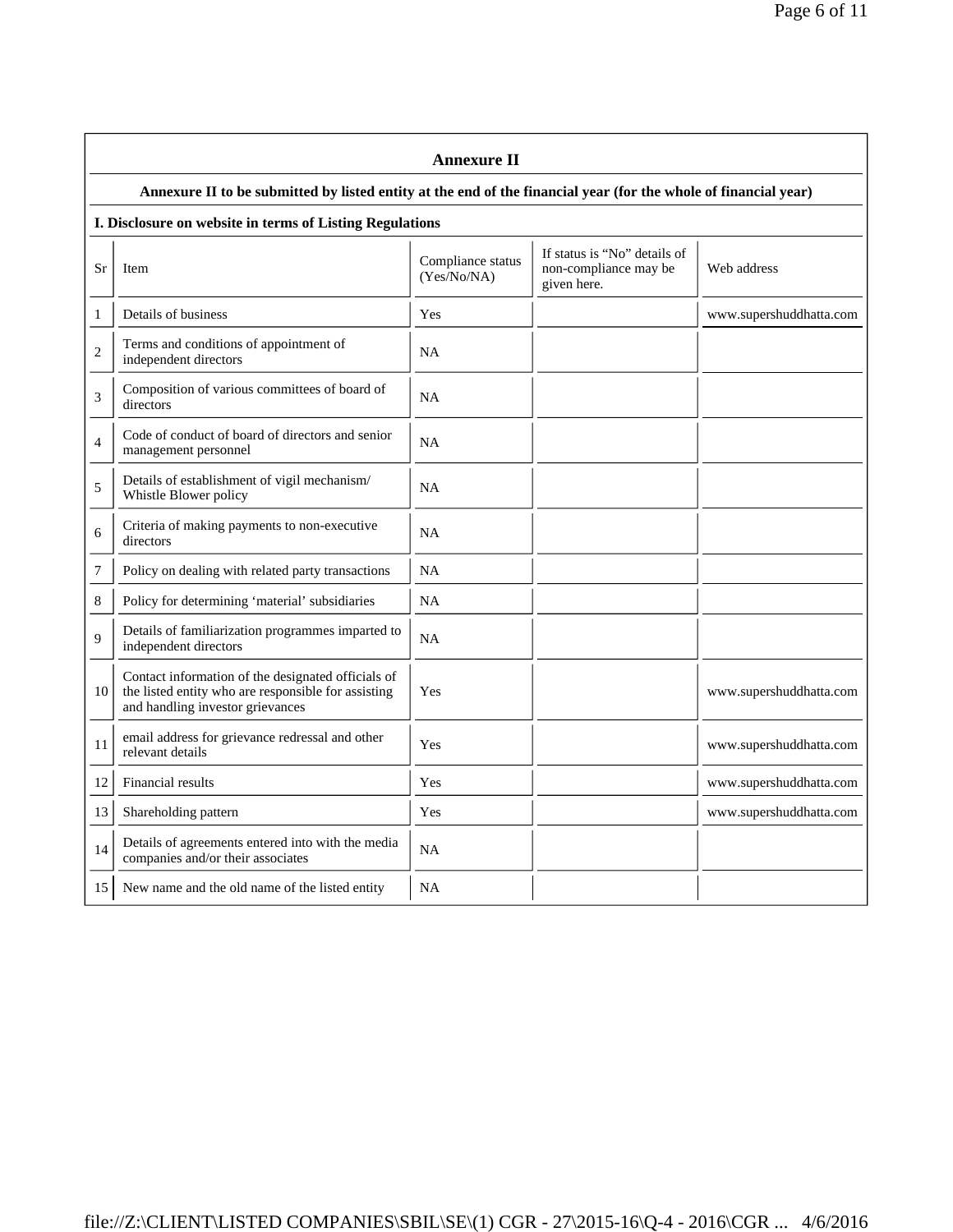|        | <b>Annexure II</b>                                                                                                   |                               |                                  |                                                                      |  |  |
|--------|----------------------------------------------------------------------------------------------------------------------|-------------------------------|----------------------------------|----------------------------------------------------------------------|--|--|
|        | <b>II. Annual Affirmations</b>                                                                                       |                               |                                  |                                                                      |  |  |
| Sr     | Particulars                                                                                                          | Regulation<br>Number          | Compliance status<br>(Yes/No/NA) | If status is "No" details of<br>non-compliance may be given<br>here. |  |  |
| 1      | Independent director(s) have been appointed in terms of<br>specified criteria of 'independence' and/or 'eligibility' | $16(1)(b)$ & 25<br>(6)        | Yes                              |                                                                      |  |  |
| 2      | Board composition                                                                                                    | 17(1)                         | Yes                              |                                                                      |  |  |
| 3      | Meeting of Board of directors                                                                                        | 17(2)                         | Yes                              |                                                                      |  |  |
| 4      | <b>Review of Compliance Reports</b>                                                                                  | 17(3)                         | Yes                              |                                                                      |  |  |
| 5      | Plans for orderly succession for appointments                                                                        | 17(4)                         | <b>NA</b>                        |                                                                      |  |  |
| 6      | Code of Conduct                                                                                                      | 17(5)                         | Yes                              |                                                                      |  |  |
| 7      | Fees/compensation                                                                                                    | 17(6)                         | Yes                              |                                                                      |  |  |
| 8      | Minimum Information                                                                                                  | 17(7)                         | Yes                              |                                                                      |  |  |
| 9      | Compliance Certificate                                                                                               | 17(8)                         | Yes                              |                                                                      |  |  |
| 10     | Risk Assessment & Management                                                                                         | 17(9)                         | Yes                              |                                                                      |  |  |
| 11     | Performance Evaluation of Independent Directors                                                                      | 17(10)                        | Yes                              |                                                                      |  |  |
| 12     | Composition of Audit Committee                                                                                       | 18(1)                         | Yes                              |                                                                      |  |  |
| 13     | Meeting of Audit Committee                                                                                           | 18(2)                         | Yes                              |                                                                      |  |  |
| 14     | Composition of nomination & remuneration committee                                                                   | 19(1) & (2)                   | Yes                              |                                                                      |  |  |
| 15     | Composition of Stakeholder Relationship Committee                                                                    | 20(1) & (2)                   | Yes                              |                                                                      |  |  |
| 16     | Composition and role of risk management committee                                                                    | 21(1), (2), (3),<br>(4)       | NA                               |                                                                      |  |  |
| 17     | Vigil Mechanism                                                                                                      | 22                            | Yes                              |                                                                      |  |  |
| 18     | Policy for related party Transaction                                                                                 | 23(1), (5), (6),<br>(7) & (8) | Yes                              |                                                                      |  |  |
| 19     | Prior or Omnibus approval of Audit Committee for all<br>related party transactions                                   | 23(2), (3)                    | Yes                              |                                                                      |  |  |
| 20     | Approval for material related party transactions                                                                     | 23(4)                         | NA                               |                                                                      |  |  |
| 21     | Composition of Board of Directors of unlisted material<br>Subsidiary                                                 | 24(1)                         | <b>NA</b>                        |                                                                      |  |  |
| 22     | Other Corporate Governance requirements with respect<br>to subsidiary of listed entity                               | 24(2),(3),(4),<br>(5) & (6)   | NA                               |                                                                      |  |  |
| 23     | Maximum Directorship & Tenure                                                                                        | $25(1) \& (2)$                | Yes                              |                                                                      |  |  |
| 24     | Meeting of independent directors                                                                                     | 25(3) & (4)                   | Yes                              |                                                                      |  |  |
| $25\,$ | Familiarization of independent directors                                                                             | 25(7)                         | Yes                              |                                                                      |  |  |
| 26     | Memberships in Committees                                                                                            | 26(1)                         | Yes                              |                                                                      |  |  |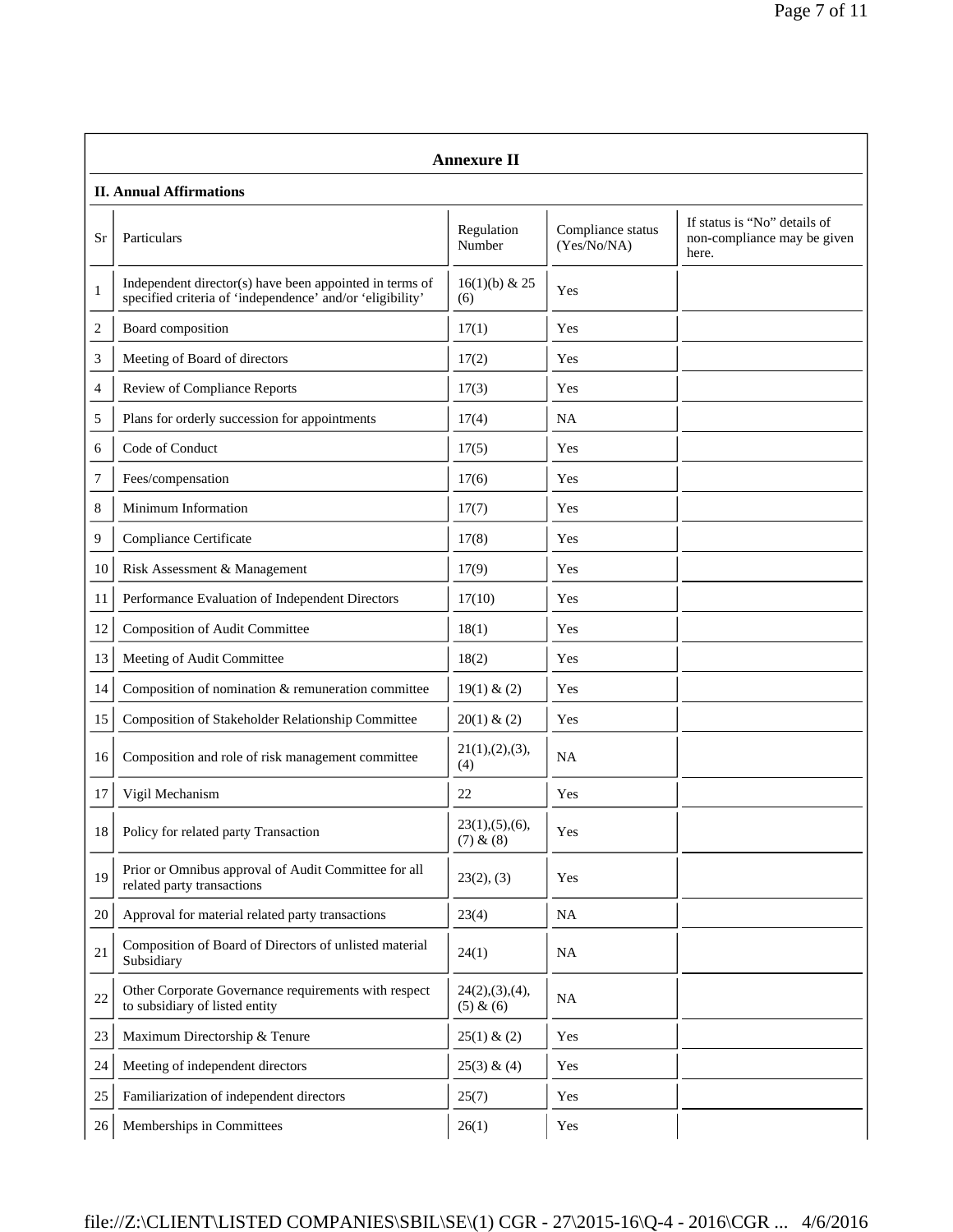| 27 | Affirmation with compliance to code of conduct from<br>members of Board of Directors and Senior management<br>personnel | 26(3)             | Yes |  |
|----|-------------------------------------------------------------------------------------------------------------------------|-------------------|-----|--|
| 28 | Disclosure of Shareholding by Non-Executive Directors                                                                   | 26(4)             | Yes |  |
| 29 | Policy with respect to Obligations of directors and senior<br>management                                                | $26(2)$ & $26(5)$ | Yes |  |
|    | Any other information to be provided - Add Notes                                                                        |                   |     |  |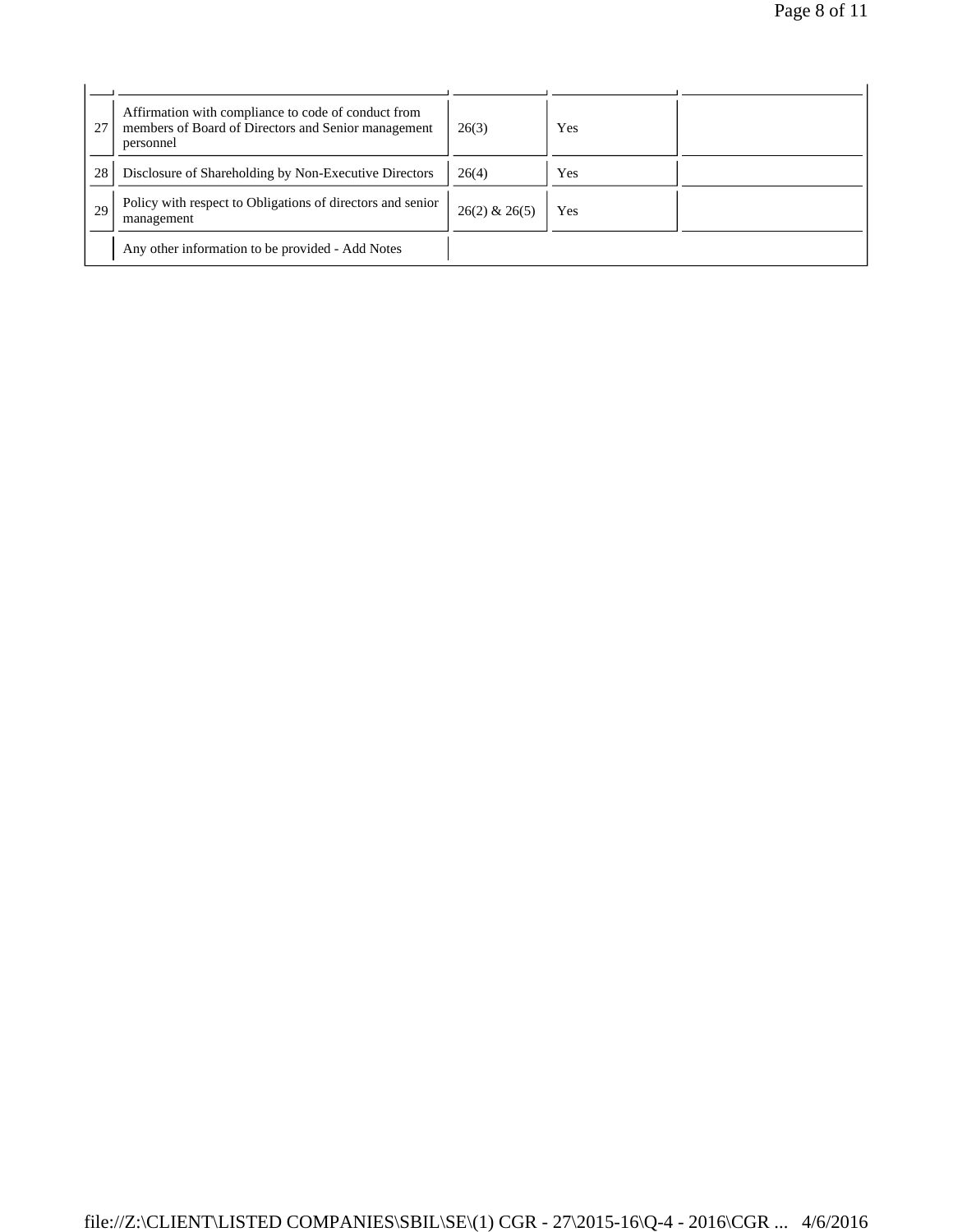| Annexure II                                                                                                                                                           |           |  |  |
|-----------------------------------------------------------------------------------------------------------------------------------------------------------------------|-----------|--|--|
| <b>III.</b> Affirmations                                                                                                                                              |           |  |  |
| The Listed Entity has approved Material Subsidiary Policy and the Corporate Governance requirements with respect to<br>subsidiary of Listed Entity have been complied | <b>NA</b> |  |  |
| The Listed Entity has approved Material Subsidiary Policy and the Corporate Governance requirements with respect to<br>subsidiary of Listed Entity have been complied | <b>NA</b> |  |  |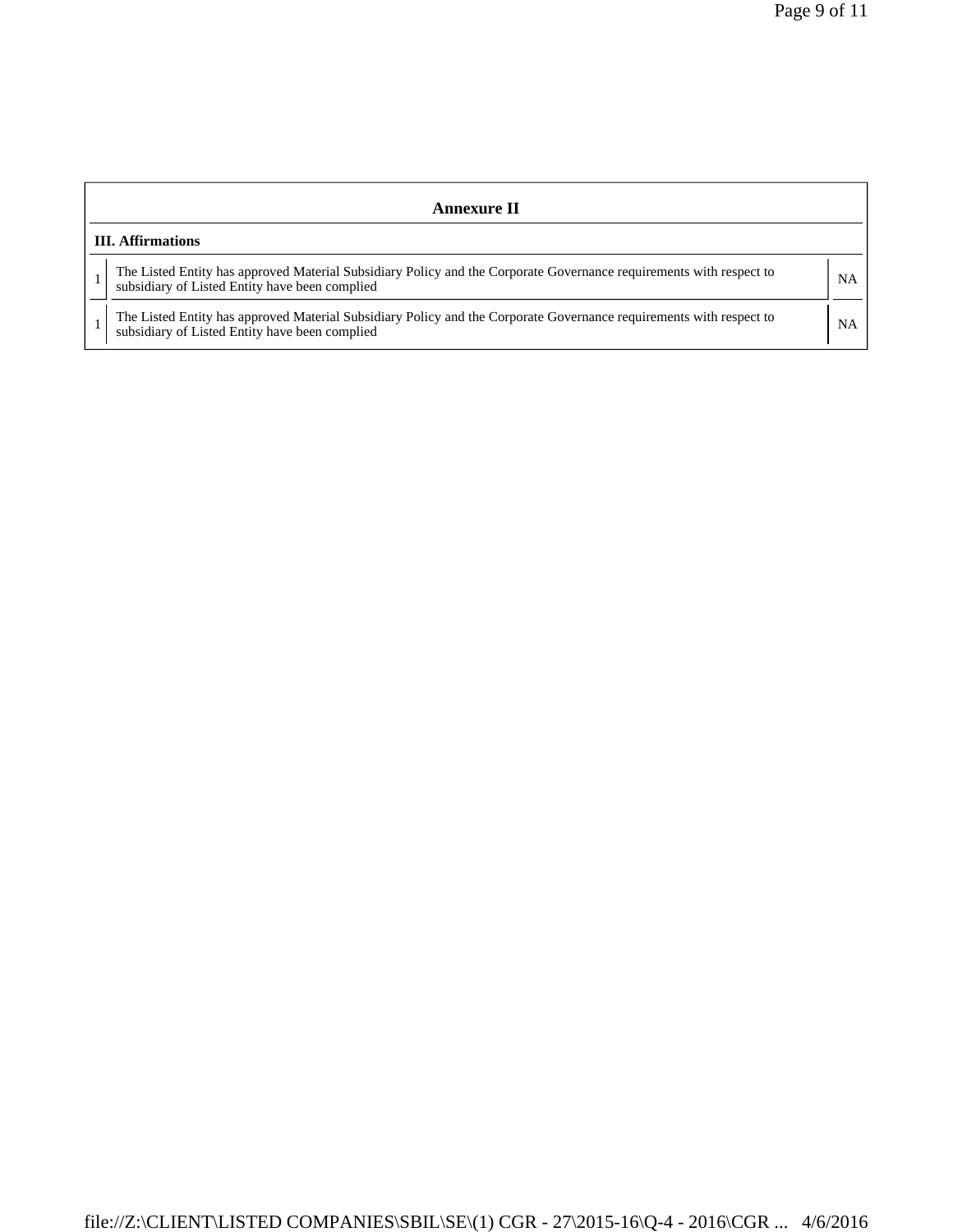| <b>Signatory Details</b> |                          |  |
|--------------------------|--------------------------|--|
| Name of signatory        | Anil S. Ahuja            |  |
| Designation of person    | <b>Managing Director</b> |  |
| Place                    | Ahmedabad                |  |
| Date                     | 06-04-2016               |  |